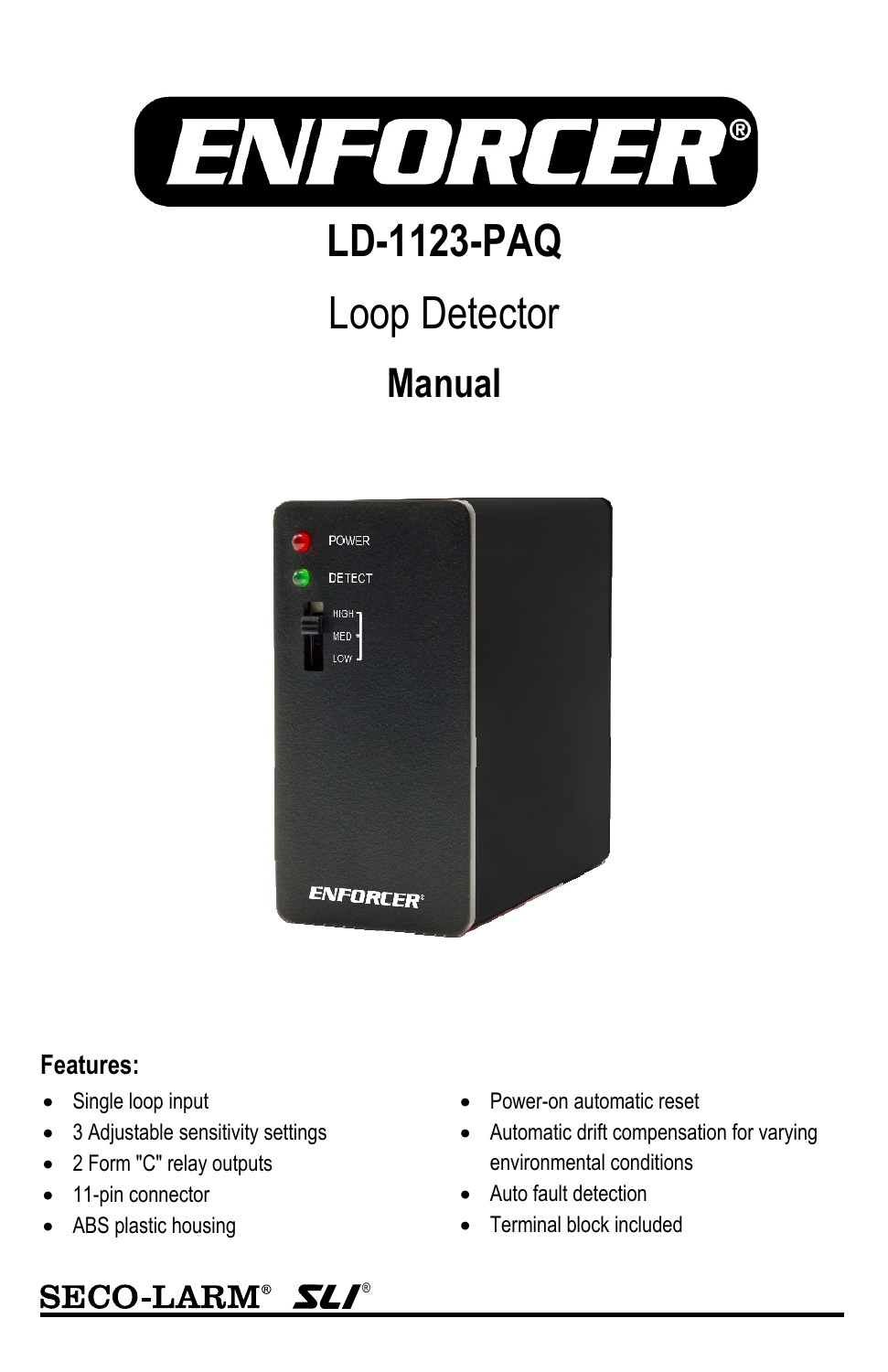# **Table of Contents:**

# **Introduction:**

The LD-1123-PAQ Loop Detector is designed to be used with gates or other vehicle detection systems. The LD-1123-PAQ is connected to an input loop which is buried in the pavement. If a vehicle is over the input loop, the detector sends a signal to perform such actions as opening a gate, holding a gate open, or indicating that a vehicle is in a bay.

# **Parts List:**

|           | 1x Loop Detector                                                  |                                                                      | 1x Terminal Block                                     |                            | 1x Manual                              |                            |
|-----------|-------------------------------------------------------------------|----------------------------------------------------------------------|-------------------------------------------------------|----------------------------|----------------------------------------|----------------------------|
| Overview: |                                                                   |                                                                      |                                                       |                            |                                        |                            |
|           |                                                                   | 35/16"<br>(85mm)                                                     |                                                       |                            | $1^{7}/_{16}$ "<br>(36mm)              |                            |
|           | <b>ENFORCER®</b><br>Pin                                           |                                                                      | LD-1123-PAQ<br>Pin Layout Specifications<br>Selection |                            | Power<br>∩<br>Detect<br>О<br>HGH-<br>E | <b>LED Indicators</b><br>⇻ |
|           | $\overline{1}$<br>$\overline{2}$<br>3<br>$\overline{4}$<br>5<br>6 | Power $(+)$<br>Power (-)<br>Relay 2<br>Relay 2<br>Relay 1<br>Relay 1 | 12~24 VAC/VDC<br>N.O.<br>COM<br>N.O.<br>COM           | $2^{15}/_{16}$ "<br>(74mm) | <b>MED</b><br>$LOW -$                  | Sensitivity<br>Adjustment  |
|           | $\overline{7}$<br>8<br>9<br>10<br>11                              | Loop<br>Loop<br>Ground<br>Relay 1<br>Relay 2                         | N.C.<br>N.C.                                          |                            |                                        |                            |
|           |                                                                   |                                                                      |                                                       |                            | <b>ENFORCER®</b>                       |                            |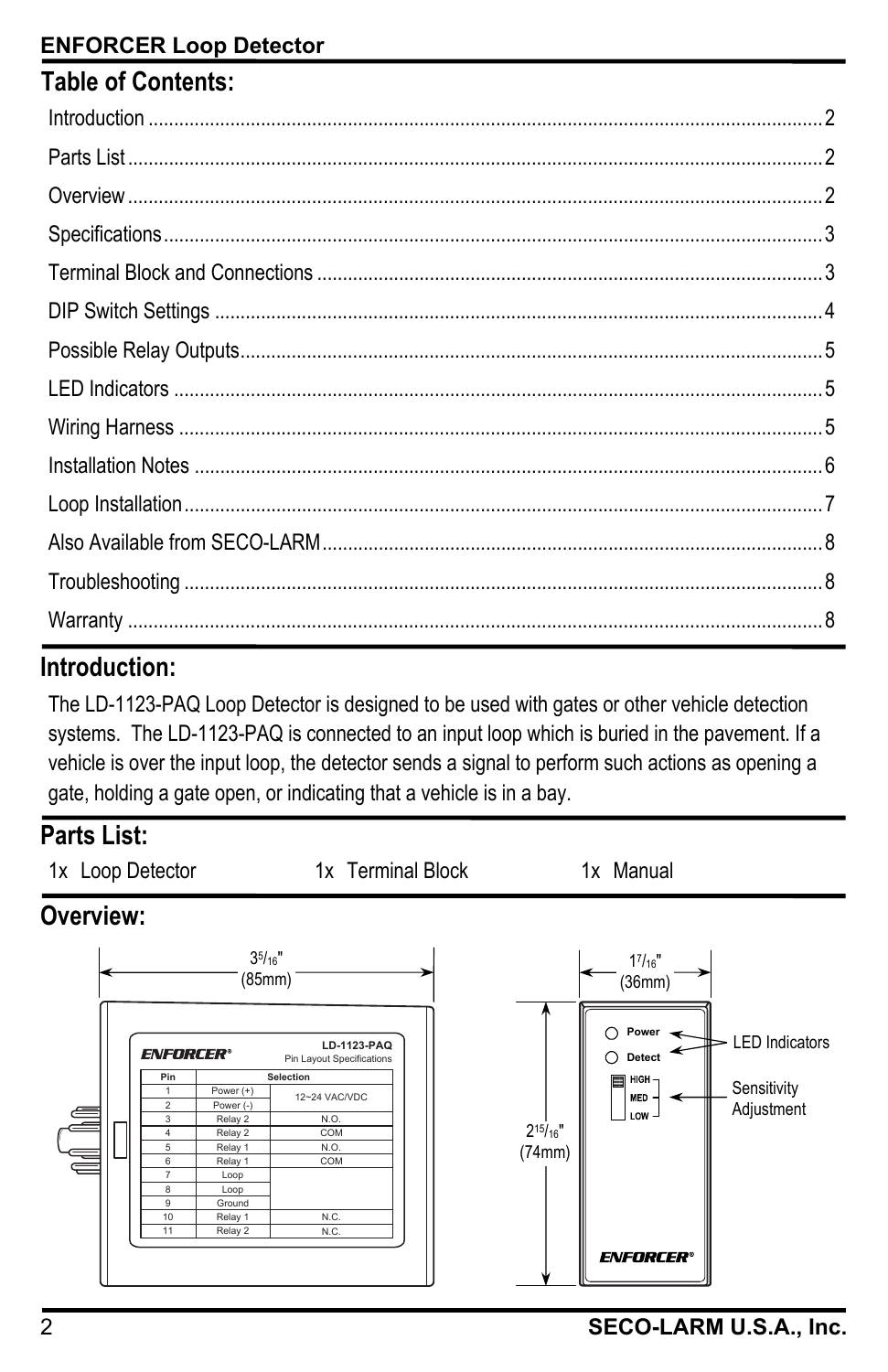| <u>,,,,,,,,,,,,,</u>    |         |                                                                                                                   |  |  |
|-------------------------|---------|-------------------------------------------------------------------------------------------------------------------|--|--|
| Operating voltage       |         | 12~24 VAC/VDC                                                                                                     |  |  |
| Current                 | Standby | 25mA@12VDC / 12mA@24VDC                                                                                           |  |  |
| draw                    | Active  | 75mA@12VDC / 37mA@24VDC                                                                                           |  |  |
| Sensitivity             |         | High, Med, Low                                                                                                    |  |  |
| Reaction time           |         | 100 <sub>ms</sub>                                                                                                 |  |  |
| Output relay            |         | Pulses relay #1 or #2 (default) on entry; selectable via DIP Switch #11                                           |  |  |
| Presence time           |         | Permanent (default) or 5min <sup>2</sup> ; selectable via DIP Switch #2 <sup>1</sup>                              |  |  |
| Delay time on exit      |         | No delay (default) or 2.5s; selectable via DIP Switch #31                                                         |  |  |
| Loop frequency          |         | 20kHz or 170kHz (default); selectable via DIP Switch #41                                                          |  |  |
| Loop induction range    |         | 80~300 µH                                                                                                         |  |  |
| Fault output            |         | Relay #23 is continually energized and the green LED stays on                                                     |  |  |
| Pulse output time       |         | 200ms                                                                                                             |  |  |
|                         | Red     | Power indicator                                                                                                   |  |  |
| LEDs                    | Green   | Status indicator (vehicle detected or fault)                                                                      |  |  |
| Input/output protection |         | Built-in surge and transient protection                                                                           |  |  |
| IP Rating               |         | <b>IP54</b>                                                                                                       |  |  |
| Case material           |         | <b>Black ABS plastic</b>                                                                                          |  |  |
| Operating humidity      |         | Up to 95% without condensation                                                                                    |  |  |
| Operating temperature   |         | -20°~149° F (-28°~65° C)                                                                                          |  |  |
| <b>Dimensions</b>       |         | 2 <sup>15</sup> / <sub>16</sub> "x1 <sup>7</sup> / <sub>16</sub> "x3 <sup>5</sup> / <sub>16</sub> " (74x36x85 mm) |  |  |
| Weight                  |         | 7.2-oz (203g)                                                                                                     |  |  |

<sup>1</sup> See "DIP Switch Settings," pg. 4.

**Specifications:** 

<sup>2</sup> 5min presence output setting should only be selected if a secondary safety device is in use.

<sup>3</sup> Depending on "DIP Switch Settings," pg. 4.

#### **Terminal Block and Connections:**

The terminal block LD-ACC-TB is included for easy wiring and installation. Remove the terminal block from the loop detector to access the terminal screws.

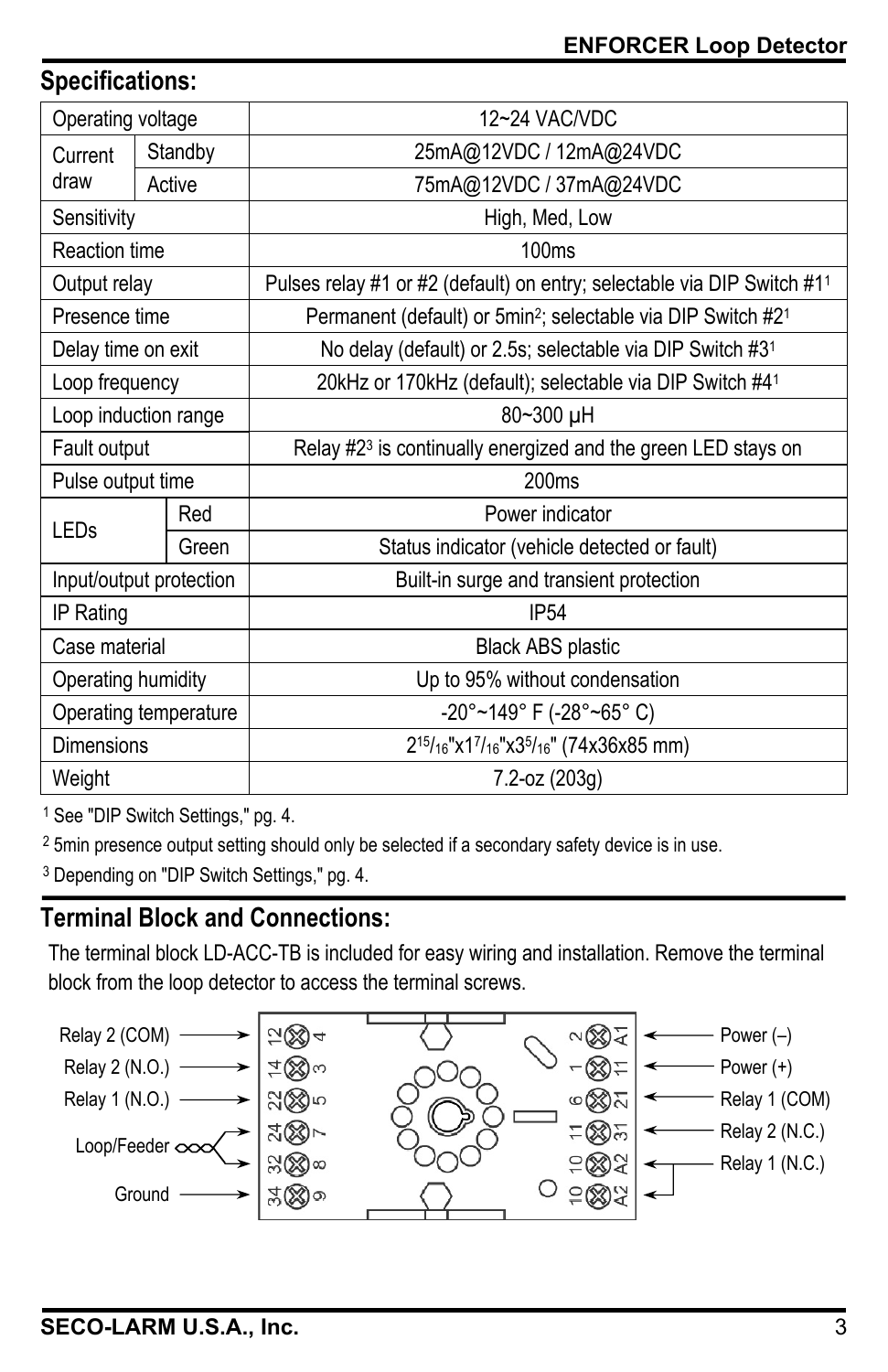# **DIP Switch Settings:**

The DIP switch is located behind the faceplate.

 and twist to pop off the faceplate. The catches are located at the top and bottom of the faceplate. To remove the faceplate, insert a flathead screwdriver between the faceplate and loop detector body

### **DIP Switch functions:**

- 1. **Output relay:** Sets the presence relay and pulse/fault relay.
	- a. If DIP Switch #1 is OFF (default) then relay #1 is the presence relay and relay #2 is the pulse/fault relay.
	- b. If DIP Switch #1 is ON then the relay operation is swapped.
- 2. **Presence time:** Sets the presence relay energized time.
	- a. If DIP Switch #2 is OFF then the presence relay will automatically de-energize 5 minutes after the vehicle presence is detected.\*
	- b. If DIP Switch #2 is ON (default) then the presence relay will remain energized as long as a vehicle presence is detected.
- 3. **Delay time on exit:** Sets the presence relay de-energize operation.
	- a. If DIP Switch #3 is OFF (default) then the presence relay will de-energize immediately upon vehicle exit.
	- b. If DIP Switch #3 is ON then the presence relay will de-energize after a 2.5 second delay.
- 4. **Loop frequency:** Sets the loop frequency. Prevents crosstalk if two loops are buried close to each other.
	- a. If DIP Switch #4 is OFF (default) then the loop frequency is set to high (170kHz).
	- b. If DIP Switch #4 is ON then the loop frequency is set to low (20kHz).

# **DIP Switch Settings:**

| #          |                                                |                                 |                    |                           |
|------------|------------------------------------------------|---------------------------------|--------------------|---------------------------|
|            | Output relay                                   | Presence time                   | Delay time on exit | Loop frequency            |
| ON         | Relay #1 pulse,<br>relay #2 presence           | Permanent presence<br>(default) | 2.5 Second delay   | Low, 20kHz                |
| <b>OFF</b> | Relay #1 presence,<br>relay #2 pulse (default) | Limited presence*<br>(5min)     | No delay (default) | High, 170kHz<br>(default) |

\* The limited 5 minute presence output setting should only be selected if a secondary safety device is also in use.

# **LD-1123-PAQ (faceplate removed):**



# **Default DIP Switch Positions:**

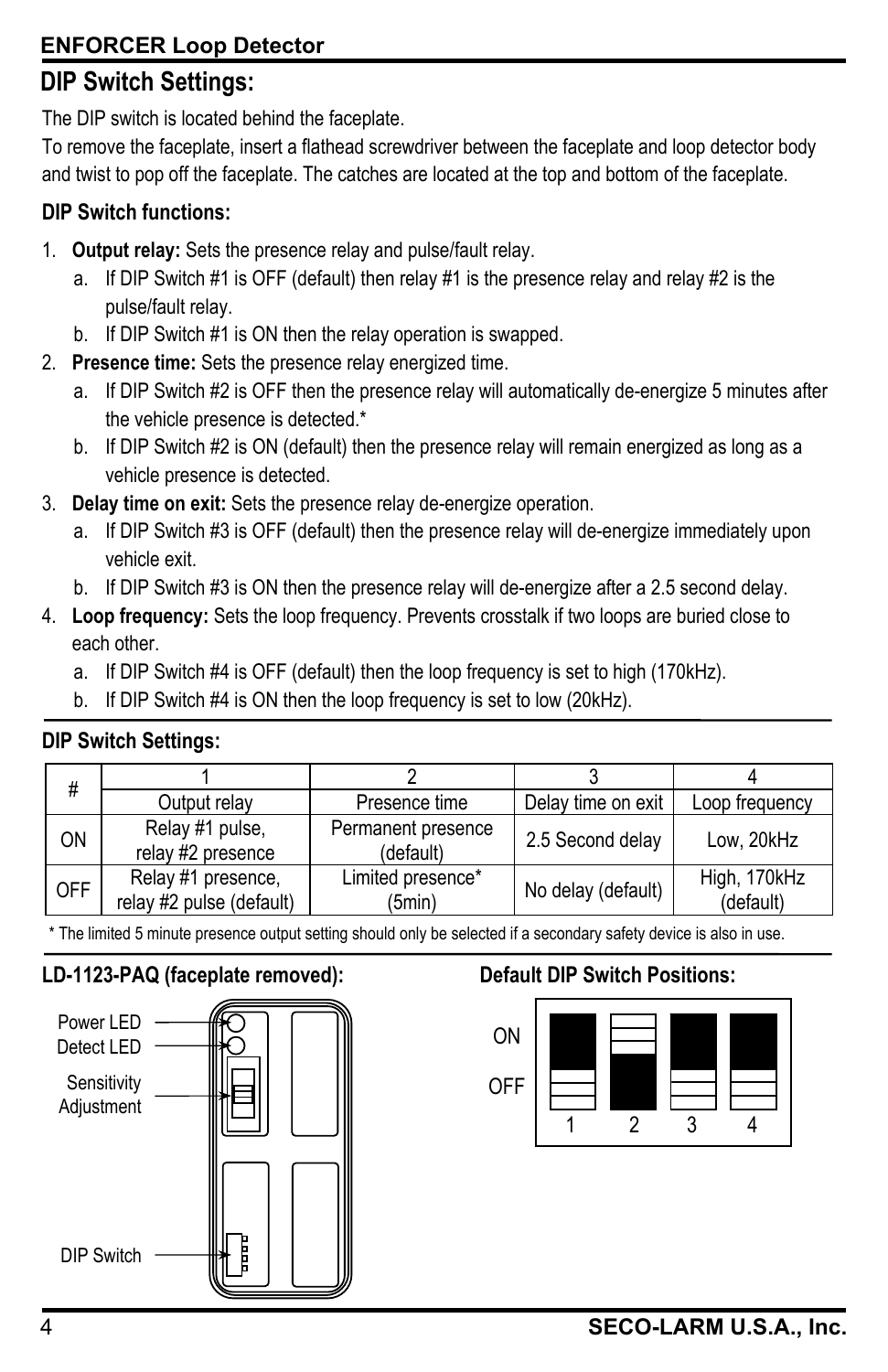# **Possible Relay Outputs:\***

| <b>Status</b>             | Relay #1     | Relay #2<br>(entry pulse) | Relay #2<br>(fault output) |
|---------------------------|--------------|---------------------------|----------------------------|
| No vehicle detected       | De-energized | De-energized              | De-energized               |
| Vehicle enters loop range | Energized    | 200ms pulse               | De-energized               |
| Vehicle presence in loop  | Energized    | De-energized              | De-energized               |
| Vehicle exits loop range  | De-energized | De-energized              | De-energized               |
| Fault in loop circuit     | De-energized | De-energized              | Energized                  |

\* The relay operations are based on DIP Switch #1 being set to "OFF" (default). If DIP Switch #1 is set to "ON" then the relay operation is swapped.

#### **LED Indicators:**

The loop detector has two LEDs:

- 1. Red indicates power.
- 2. Green indicates the current status (after power-up self-test, depending on settings).
	- a. Detection status
		- 1. Off No vehicle detected.
		- 2. On Vehicle detected.
		- 3. Flashing slowly Detector calibrating.
	- b. Fault warning
		- 1. Flashing quickly Loop fault (no loop detected, loop short circuit, loop inductance exceeds permitted range).

#### **Wiring Harness:**

The wiring harness LD-ACC-WH (not included) is also available in place of the terminal block. The wiring harness connections are shown below.

#### **Wiring Harness Connections:**



| Item    | Color             | Pin No.       | <b>Connection Notes</b> |  |
|---------|-------------------|---------------|-------------------------|--|
| Wire 1  | <b>Black</b>      | Pin 1         | Power $(+)$             |  |
| Wire 2  | White             | Pin 2         | Power $(-)$             |  |
| Wire 3  | Red               | Pin 3         | Relay $2 - N.0$ .       |  |
| Wire 4  | Purple            | Pin 4         | Relay 2 - COM           |  |
| Wire 5  | Blue              | Pin 5         | Relay $1 - N.0$ .       |  |
| Wire 6  | Yellow            | Pin 6         | Relay 1 - COM           |  |
| Wire 7  | <b>Brown</b>      | Pin 7         | Loop                    |  |
| Wire 8  | Grey              | Pin 8         | Loop                    |  |
| Wire 9  | Green with yellow | Pin 9         | Ground                  |  |
| Wire 10 | Pink              | <b>Pin 10</b> | Relay 1 - N.C.          |  |
| Wire 11 | Green             | <b>Pin 11</b> | Relay 2 - N.C.          |  |
|         |                   |               |                         |  |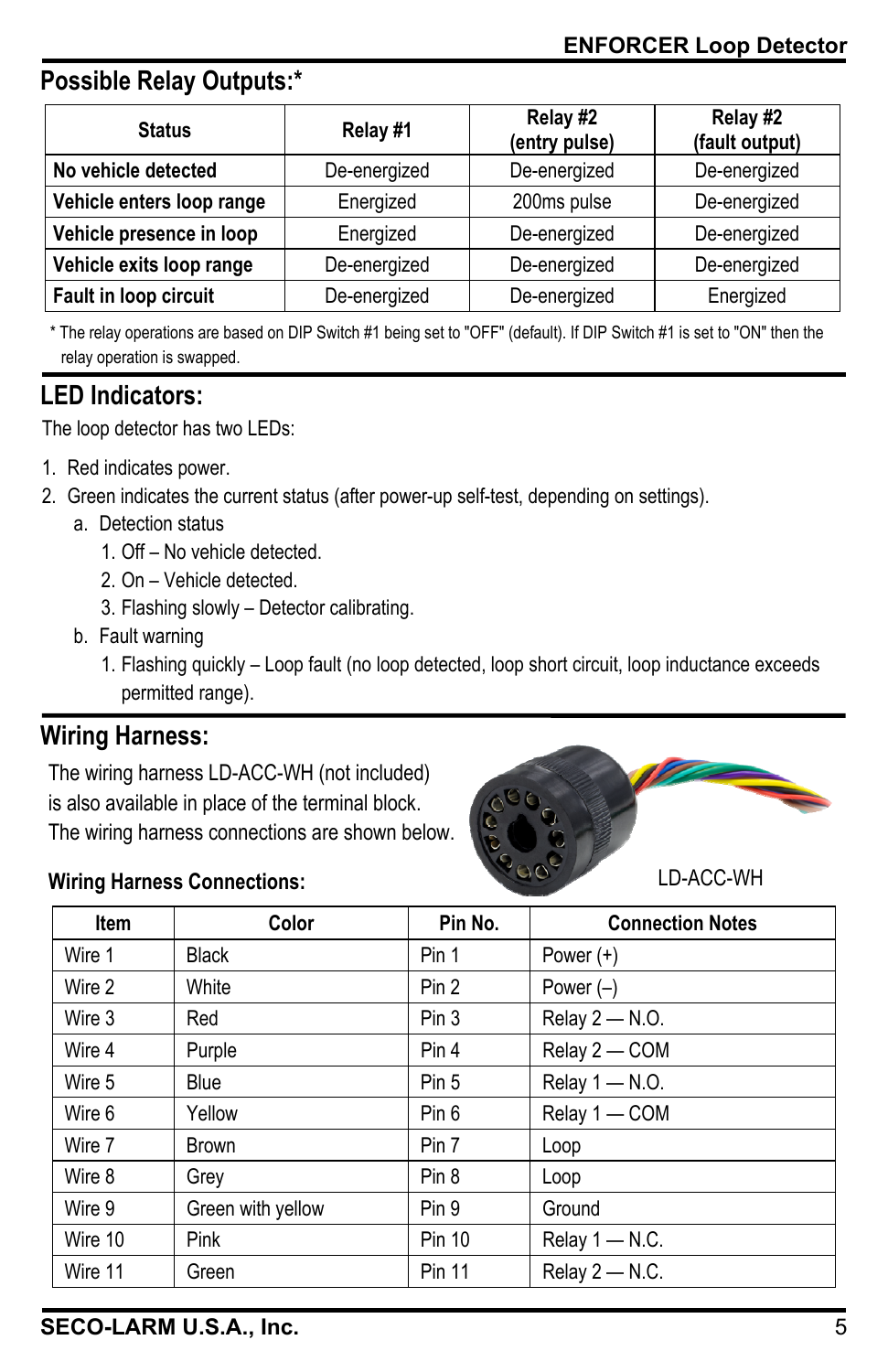# **Installation Notes:**

#### **Loop and feeder specifications:**

- 1. The induction loop and feeder cable (not included) should be insulated multi-strand copper conductor with a minimum of  $1/16$  sq. inch (1.5mm<sup>2</sup>) cross-sectional area (#18 AWG or larger) made of a single un-spliced length of cable from the detector, around the loops, and back to the detector.
- 2. Loop or feeder splicing is not recommended. Make sure that the cable is long enough to also account for the twisting of the feeder. Where this is not possible, splices should be soldered and terminated in a waterproof junction box.
- 3. The loop length will be determined by the width of the roadway to be monitored. In general, loops with a circumference in excess of 32 feet (10m) should have 3 turns of the loop cable or more. Loops with a circumference of less than 20 feet (6m) should have 4 turns.
- 4. Use 1~2 inch sections of backer rod sized to fit snugly in the slot and placed above the cable every 1~2 feet to keep the cable at the bottom of the slot to provide for maximum protection.

#### **Metal reinforcement:**

- The existence of metal reinforcement such as steel rebar below the road surface could change the loop inductance. In such a case, add an additional two turns to the loop.
- "Feeder" refers to the portion of the cable between the loop and the loop detector. The feeder wires should be twisted together at least 6 times per foot (20 times per meter).

#### **Crosstalk:**

When two loops are in close proximity, the magnetic field of one may overlap and disturb the field of the other. This phenomenon known as crosstalk, can cause false detection and detector lock up.

To eliminate crosstalk:

- 1. Keep a minimum spacing of 40" (1m) between adjacent loops.
- 2. Carefully screen feeder cables. If they are routed together with other electric cables, the end of the feeder cable connected to the detector must be grounded to earth.
- 3. Adjust the loop frequencies via DIP Switch #4 (see "DIP Switch Settings," pg. 4).

#### **Detector mounting:**

The detector should be mounted in a protected location that is near the loop and is easily accessible for troubleshooting. Ideally, a technician should be able to see the loop from the detector location. The feeder cable length should not exceed 16' (5m).

#### **Sensitivity Adjustment:**

Three levels of sensitivity can be set by the slide switch located on the front face of the unit:

- $\bullet$  High High sensitivity
- Med Medium sensitivity
- Low Low sensitivity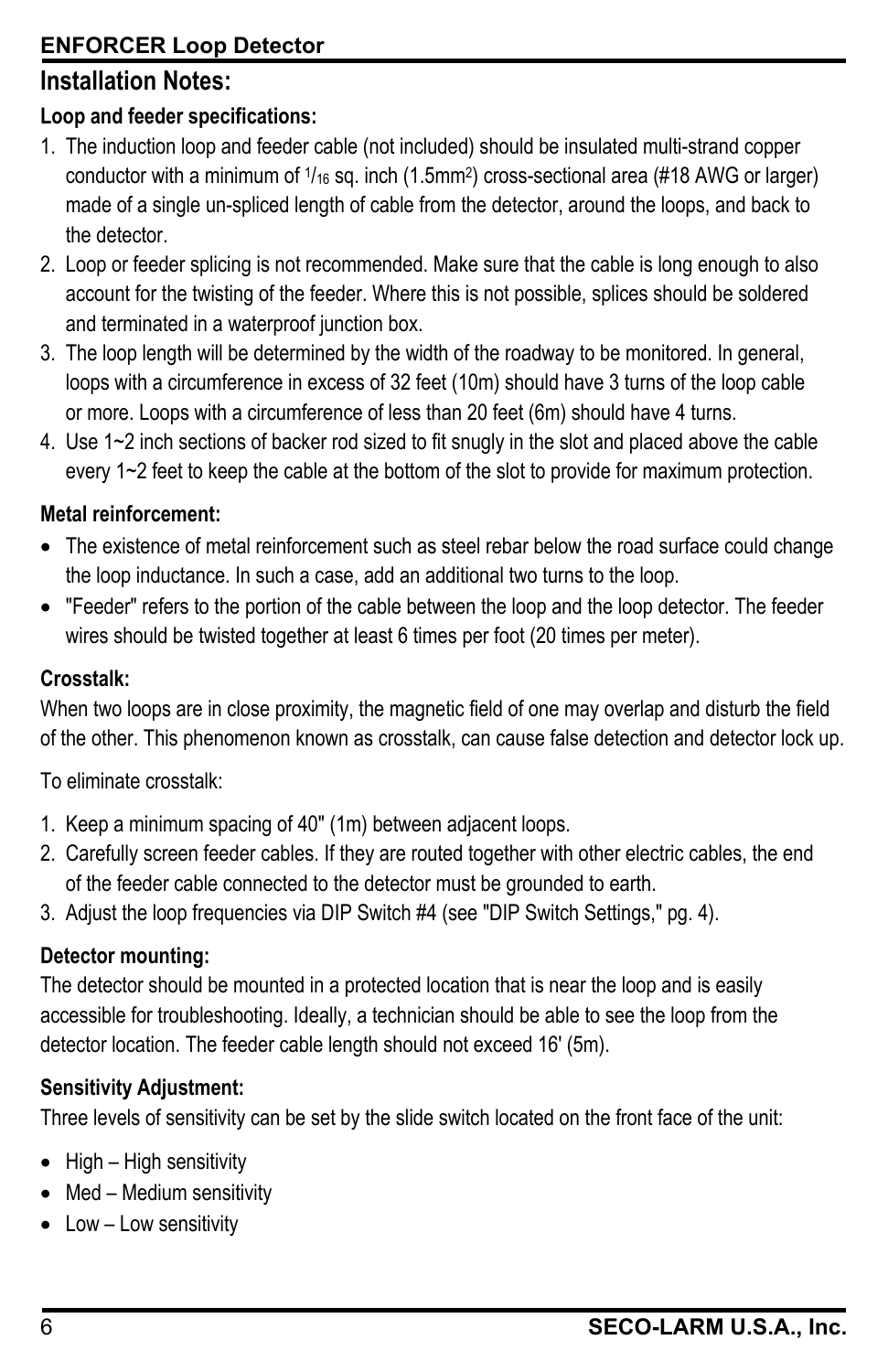# **Loop Installation:**

The inductive loop should be installed under the surface of the road. The loop should be at least 4 feet (1.2m) from the path of any gate or other large metal object to avoid interference. Cut slots in the road with a masonry cutting disc or similar device. Make a  $45^{\circ}$  crosscut  $8-12$  inches (20~30 cm) from the corners of the loop to reduce the chance of damage to the loop that could happen with right angle corners.

- Nominal slot width:  $\frac{3}{16}$ " (4mm), wide enough so that the loop fits easily with some gap for the sealant to fully enclose the loops
- Nominal slot depth:  $1\frac{3}{16}$ "~ $1\frac{15}{16}$ " (30~50 mm)

Cut a slot at one corner of the loop to the roadway edge for the loop feeder cable. Clean all debris from each cut with compressed air and check for any sharp edges to avoid damage to the loop. Seal the loops using quick-set black epoxy compound or hot bitumen mastic (adhesive) to blend with the roadway surface.

#### **Note when two or more inductive loops are mounted adjacent to each other:**

When the road width is 80" (2m), the minimum distance between loops should be 40" (1m). When the road width is 160" (4m), the minimum distance between loops should be 40" (1m).